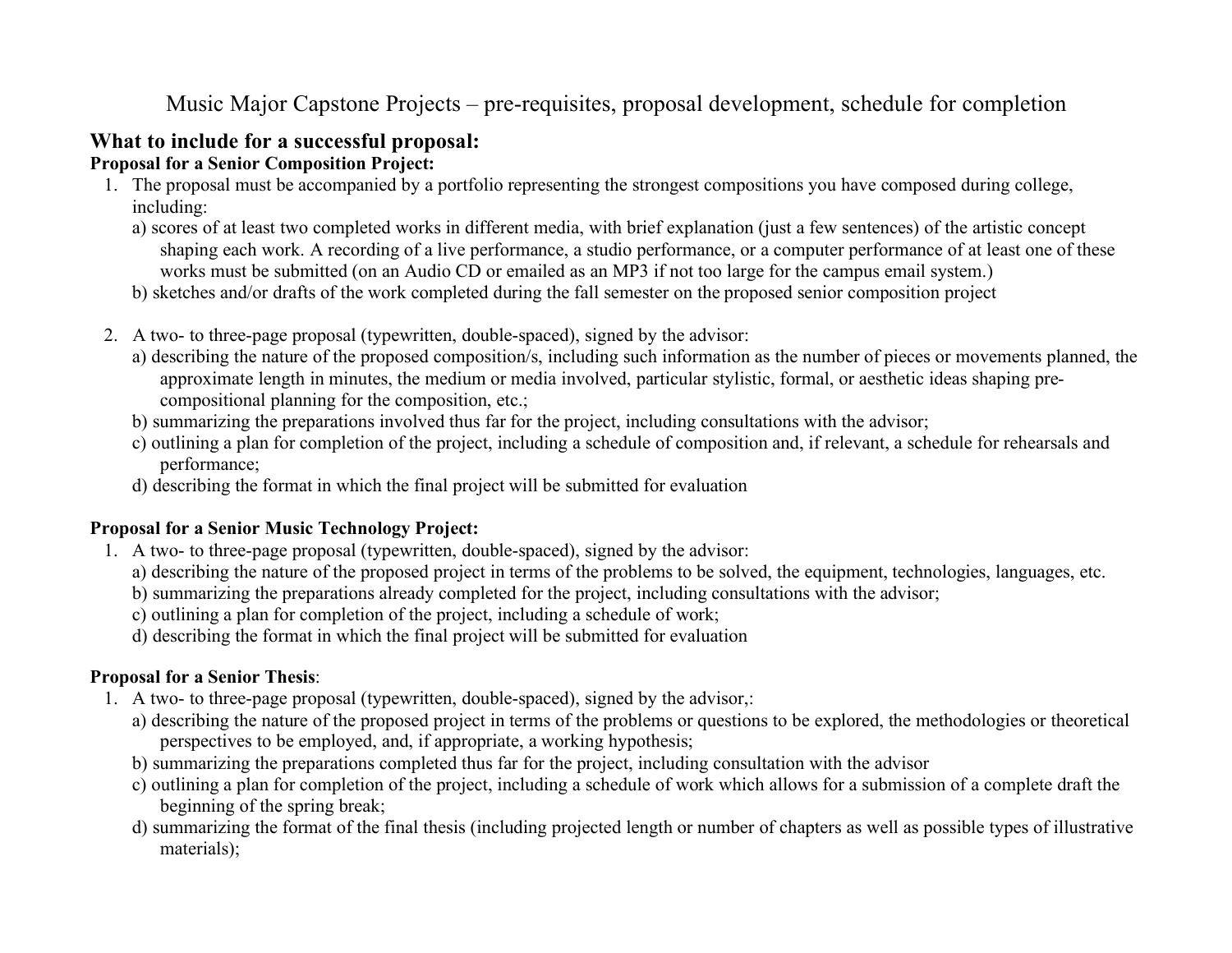## 2) The proposal should be accompanied by a detailed working bibliography for the proposed topic. **Summary of the Requirements and Timetable for Proposing and Completing a Senior Project**

|                             | Senior                        | Senior                                                | Senior                                        | Senior                             |
|-----------------------------|-------------------------------|-------------------------------------------------------|-----------------------------------------------|------------------------------------|
|                             | <b>Composition Project</b>    | Music Technology Project                              | Recital                                       | Thesis                             |
|                             | (MU 374)                      | (MU 376)                                              | (MP 375)                                      | (MU 373)                           |
| Planning during junior year | highly desirable – consult    | highly desirable – consult                            | highly desirable - consult                    | highly desirable - consult         |
|                             | with faculty                  | with faculty                                          | with faculty                                  | with faculty                       |
| Required preparatory        | • MU 241, MU242, MU243        |                                                       | • During the fall semester                    | • at least three 300-level         |
| courses:                    | $-$ Materials & Structures    | • MU255 & MU353                                       | of the senior year, the                       | seminars should be taken           |
|                             |                               | • During the fall semester<br>of the senior year, the | student must be enrolled<br>in MP 281 or 381. | by the end of the fall<br>semester |
|                             | • At least two semesters of   | student must be                                       |                                               |                                    |
|                             | composition - MU357           | enrolled in one of the                                |                                               |                                    |
|                             | and MU358 or through          | following courses in                                  |                                               |                                    |
|                             | independent study,            | music technology:                                     |                                               |                                    |
|                             | a) one of which must be       | MU353, MU361,                                         |                                               |                                    |
|                             | taken by the end of the       | MU371 (Independent                                    |                                               |                                    |
|                             | junior year; b) one of        | Study)                                                |                                               |                                    |
|                             | which must be taken           |                                                       |                                               |                                    |
|                             | during the fall semester      |                                                       |                                               |                                    |
|                             | of the Senior year.           |                                                       |                                               |                                    |
| Recommended preparatory     | • MU 345: 20th Century        | • MU 345: 20th Century                                |                                               |                                    |
| courses:                    | seminar [strongly             | seminar                                               |                                               |                                    |
|                             | recommended]                  | • MU361: Topics in                                    |                                               |                                    |
|                             | • MU 355: Orchestration       | Recording Engineering &<br>Computer Music             |                                               |                                    |
|                             | [strongly recommended]        | Technology                                            |                                               |                                    |
|                             | • MU 356: Tonal Counter-      | · MU371/372: Independent                              |                                               |                                    |
|                             | point                         | Study in Music Tech.                                  |                                               |                                    |
| Developing a Proposal:      | September (or during Junior   | September (or during Junior                           | See the Performance                           | September (or during Junior        |
| Early deadlines             | year) – identify a project    | $year) - identity a project$                          | Handbook regarding                            | $year) - identity a project$       |
|                             | advisor & discuss             | advisor & discuss                                     | audition preparations                         | advisor & discuss                  |
|                             | possible projects with        | possible projects with                                | and procedures                                | possible projects with             |
|                             | her/him                       | her/him                                               |                                               | her/him                            |
|                             | Oct $1$ – submit to the Chair | Oct $1$ – submit to the Chair                         |                                               | Oct $1$ – submit to the Chair      |
|                             | a 100-word project            | a 100-word project                                    |                                               | a 100-word project                 |
|                             | concept, signed by your       | concept, signed by your                               |                                               | concept, signed by your            |
|                             | project advisor               | project advisor                                       |                                               | project advisor                    |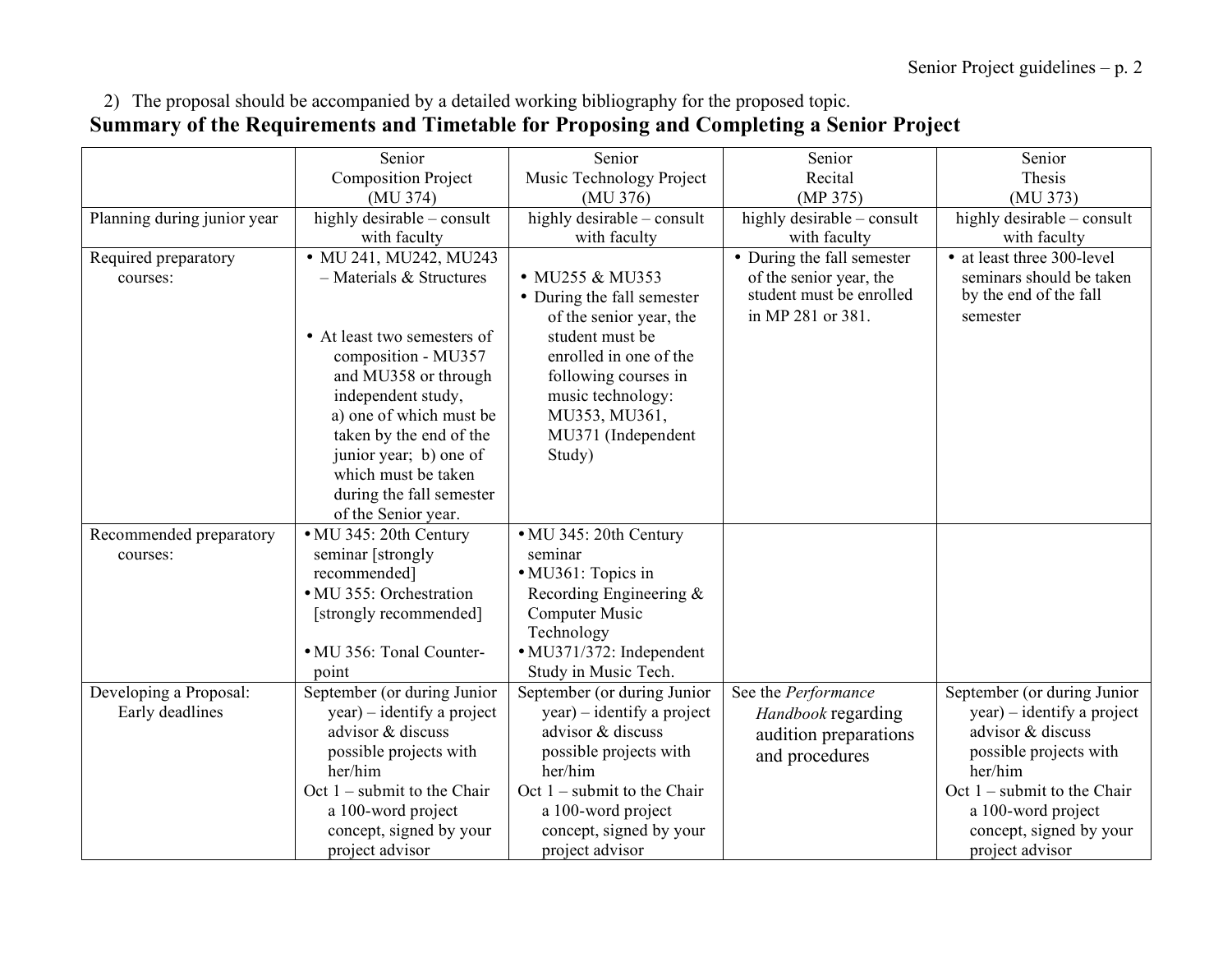| Developing a Proposal:<br>Draft proposal | Oct $31$ – submit a 2-3 page<br>draft proposal to the<br>project advisor and the<br>Chair.                                                                                                               | Oct $31$ – submit a 2-3 page<br>draft proposal to the<br>project advisor and the<br>Chair.                                                | See the Performance<br>Handbook regarding<br>audition preparations<br>and procedures | Oct $31$ – submit a 2-3 page<br>draft proposal to the<br>project advisor and the<br>Chair.                                                |
|------------------------------------------|----------------------------------------------------------------------------------------------------------------------------------------------------------------------------------------------------------|-------------------------------------------------------------------------------------------------------------------------------------------|--------------------------------------------------------------------------------------|-------------------------------------------------------------------------------------------------------------------------------------------|
| Developing a Proposal:<br>Final proposal | Nov $15$ – submit the<br>composition portfolio<br>and the final 2-3 page<br>proposal, signed by the<br>project advisor, to the<br>Chair (see below for<br>detailed portfolio and<br>proposal guidelines) | Nov $15$ – submit final<br>proposal, signed by the<br>project advisor, to the<br>Chair (see below for<br>detailed proposal<br>guidelines) | See the Performance<br>Handbook regarding<br>audition preparations<br>and procedures | Nov $15$ – submit final<br>proposal, signed by the<br>project advisor, to the<br>Chair (see below for<br>detailed proposal<br>guidelines) |
| Project advisor<br>recommendation        | Nov 15 - the project advisor<br>will provide the Chair<br>with a letter assessing<br>the proposed project.                                                                                               | Nov 15 - the project advisor<br>will provide the Chair<br>with a letter assessing<br>the proposed project.                                |                                                                                      | Nov 15 - the project advisor<br>will provide the Chair<br>with a letter assessing<br>the proposed project.                                |
| Decision                                 | early December – the<br>student will attend a<br>department meeting to<br>explain the proposal and<br>address questions and<br>concerns                                                                  | early December – the<br>student will attend a<br>department meeting to<br>explain the proposal and<br>address questions and<br>concerns   | early December - recital<br>auditions                                                | early December – the<br>student will attend a<br>department meeting to<br>explain the proposal and<br>address questions and<br>concerns   |
| Continued work                           | Enroll in MU-363 (Senior<br>Coda) for Spring                                                                                                                                                             | Enroll in MU-363 (Senior<br>Coda) for Spring                                                                                              | Enroll in MU-363 (Senior<br>Coda) for Spring                                         | Enroll in MU-363 (Senior<br>Coda) for Spring                                                                                              |